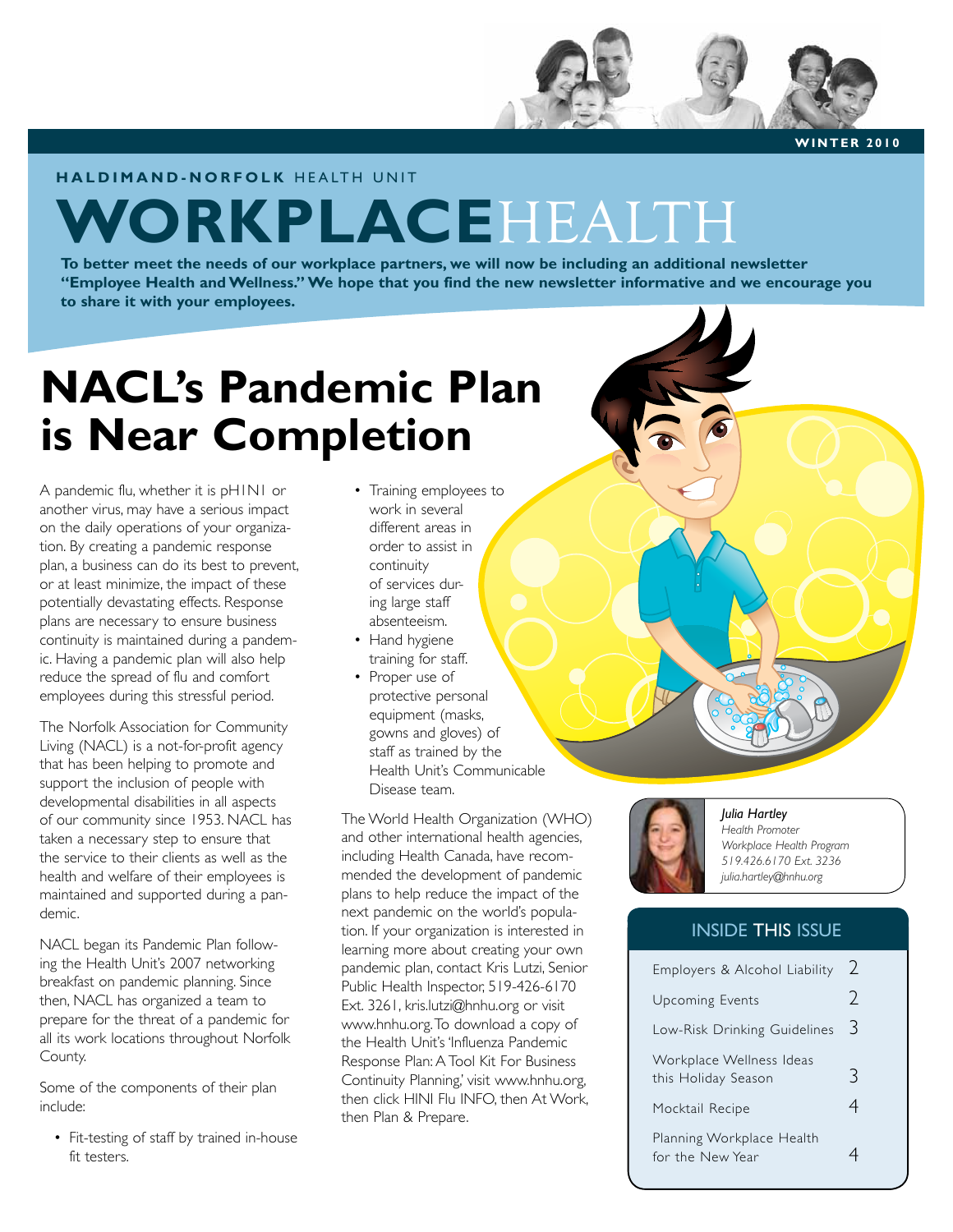### WORKPLACE HEALTH

## Employers & Alcohol Liability

## UPCOMING EVENTS

## *December:*

- Dec. 22 Olympic Torch is Coming to Town
	- Simcoe 8:58 a.m.
	- Delhi 10:25 a.m.
	- Courtland 10:57 a.m.

## *January:*

- Alzheimer's Awareness Month
- Jan. 18 to 24th National Non-Smoking Week
- Jan. 27 Family Literacy Day

## *February:*

• Feb. 9 - Workplace Networking Breakfast on An Employers Guide to Wokplace Health.

## *March:*

• Mar. 23 - Workplace Networking Breakfast on An Employers Guide to Wokplace Health.

Hosting or organizing a social function is a great way to show appreciation and thank employees for the year's achievements. Before your workplace makes alcohol available at social functions this holiday season, it is important to understand the legal responsibilities.

An employer has two, major, legal concerns when hosting, organizing or sponsoring events involving alcohol. The first is as a provider of alcohol. An employer is considered a provider if the workplace is hosting a function with a special-events permit or if an event is organized and held at a licensed restaurant. As a provider, there must be measures put in place to ensure that alcohol is not served to a person who the provider knows or ought to know is already intoxicated.

 The second legal concern is as an occupier. Occupier liability occurs when alcoholrelated injuries occur on the property of the employer (or the property the employer rents) even if the employer did not provide the alcohol. The legal concern of occupier's liability deals with injuries or harm that occurs on the property.

It is the responsibility of an employer to ensure the safety of their employees and their guests through preventive measures.

- Plan to monitor the event to ensure that individuals who are already intoxicated are not served alcohol.
- Intervene with guests who are participating in activities that may cause harm to themselves or others.
- Ensure that no person who is visibly intoxicated leaves the premise without the host taking some action to make certain the arrive home safely.

The bottom line is that, as an employer, you are making sure that all reasonable steps are taken to prevent harm from occurring as the result of the over consumption of alcohol.

## **When planning the next employee event consider the following:**

- Ask your insurance agent about party alcohol liability insurance.
- Follow the workplace's alcohol policy. For policy development resources, review Let's Take Action on Alcohol Problems in the Workplace and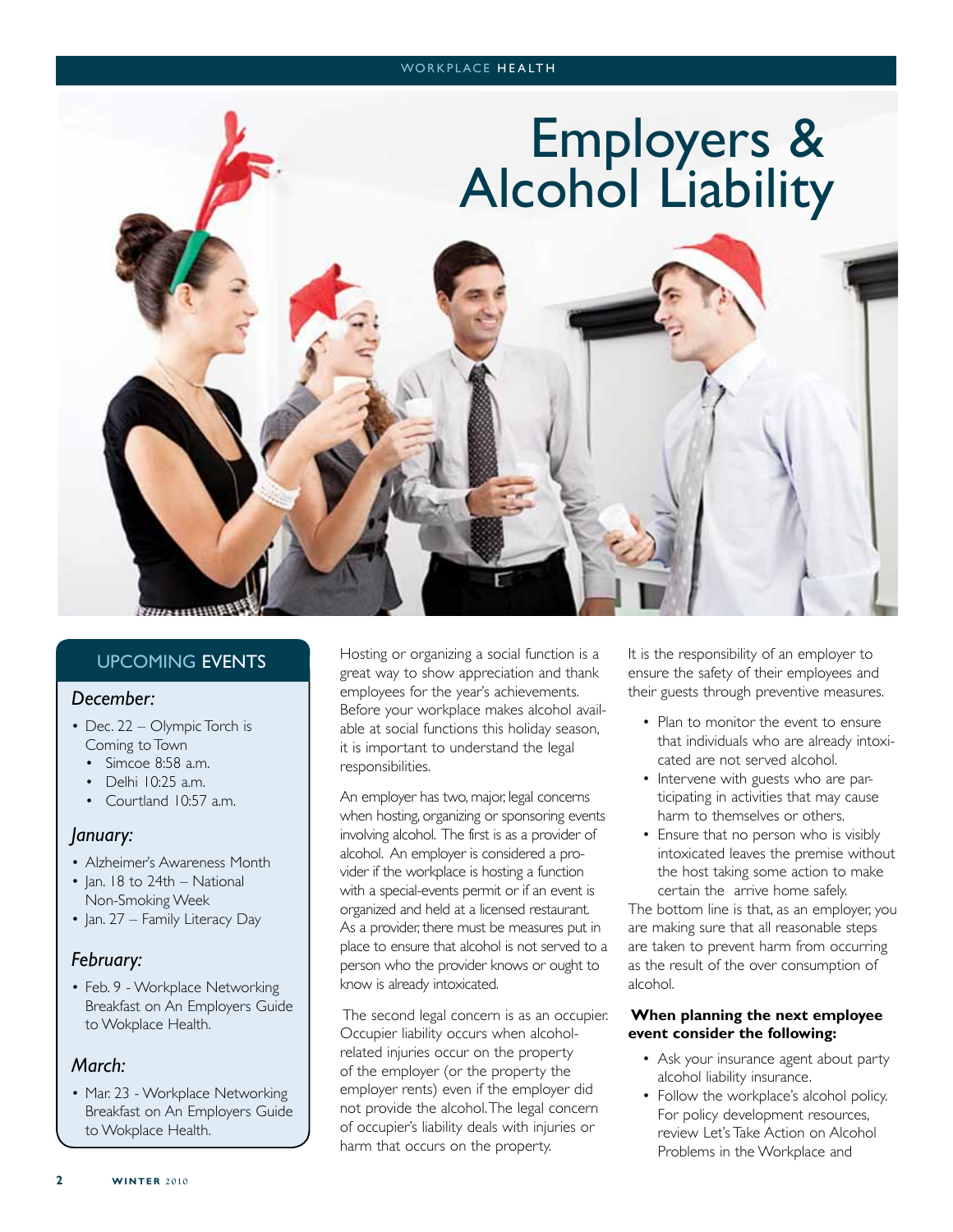Canadian Workplace Alcohol and Drug Policy and Programmes.

- Make food available throughout the event. Eating won't prevent a person from becoming impaired, but food will slow the absorption of alcohol in the blood stream.
- Offer an attractive array of alcoholfree beverages. Please see a sample recipe for a mocktail on page 4. For more mocktail ideas, please visit www. hnhu.org.
- Promote the Low-Risk Drinking Guidelines.
- Stop serving alcohol long before the event is to end to avoid serving people just before they drive or otherwise try to get home.
- Have a plan to be sure that guests who may be intoxicated can be taken home safely.
- Hire bartenders who have taken the Smart Serve Program. For more information on the Smart Serve Program, visit www.smartserve.org.
- Consider having a cash bar. If people are paying for themselves, they may limit their alcohol intake.

Consider these suggestions to benefit the health and safety of your employees. Keep the celebrations safe this season!

For more information about employer alcohol liability, visit: www.madd.ca/english/ research/liability\_employer.pdf

## **GUIDELINES** *Low-Risk Drinking*

## *Maximize Life, Minimize Risk*

Many people have heard mixed messages about whether drinking alcohol has good or bad effects on a person's health. The Low-Risk Drinking Guidelines are intended to help people make an informed decision about the amount of alcoholic beverages they consume.

**Zero drinks = lowest risk on an alcoholrelated problem**

### **Women – up to 9 standard drinks a week**

### **No more than 2 standard drinks on any one day**



### **Men – up to 14 standard drinks a week**

One standard drink is 5 oz. of wine or 1.5 oz. of spirits or 12 oz. of beer. (Note: Coolers and higher alcohol beers have more alcohol than one standard drink.)

- If you don't already drink, don't start for "health reasons."
- If you do drink, avoid getting drunk or intoxicated.
- Wait at least one hour between drinks.
- Have something to eat.
- Drink non-alcoholic beverages, such as water, soft drinks or fruit juice.

The Low-Risk Drinking Guidelines are for people of legal drinking age. The Low-Risk Drinking Guidelines have been developed by a team of medical and social researchers from the University of Toronto and the Centre for Addiction and Mental Health.

*University of Toronto and the Centre of Addiction and Mental Health. (n.d.) Low-risk drinking guidelines. Retrieved Dec. 4, 2000, from http://www.lrdg.net/guidelines.html*

## **Workplace Wellness Ideas this Holiday Season**



- Hold a "turkey trot" for your employees. Staff members who exercise three times a week for at least one-half hour are entered in a draw to win a turkey.
- Invite a yoga instructor to your workplace to hold a demonstration. Consider a follow-up worksite introductory yoga class for employees to sign up for before or after work.
- Host a healthy holiday potluck. Invite participants to bring a dish reflective of their holiday traditions.
- Hold a decorate a door/office/lunch room competition. Provide prizes to the most colourful, most creative, etc.
- Provide employees with one day of paid work off to volunteer for an organization in your community.
- Organize a lunch-time walking club. Pedometers can be borrowed from the Health Unit.